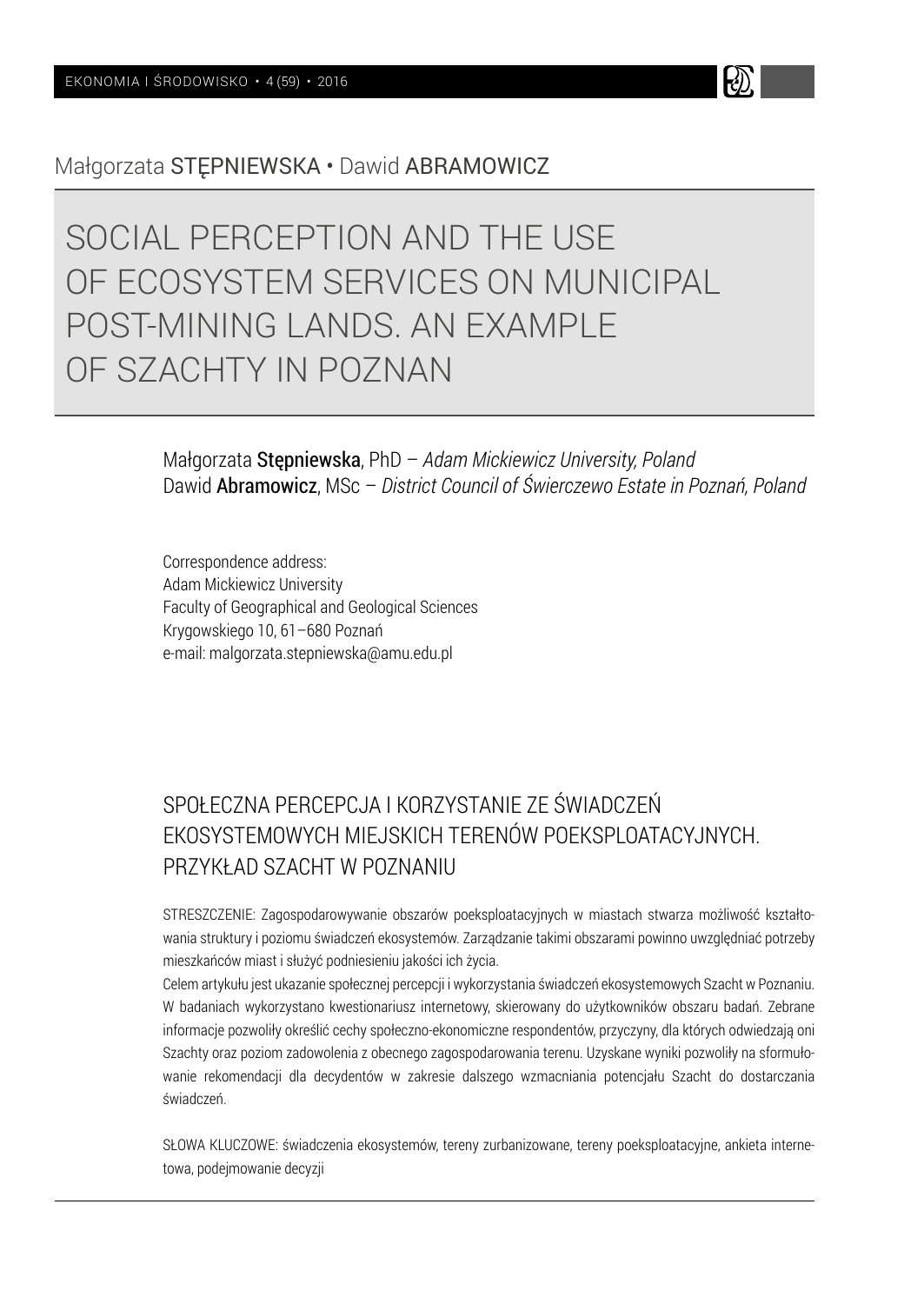# Introduction

Built-up areas – as cities, towns and suburbs – provide a home to almost three-quarters of the European Union population and this number will further grow1. The creation of a healthy, resilient and safe living environment for all citizens is the key task of urban policy and planning2. To make cities more sustainable and better places to live, increasing urbanization should go hand in hand with attention to the proper design of the urban green infrastructure3. Significant opportunities for enriching cities with green infrastructure are created by development of post-industrial areas, especially post-mining ones. *If managed properly,* these areas can provide a broad bundle of ecosystem services (ES), such as *remediation of pollutants,* reducing noise, educational and aesthetic values, space for recreation and maintenance of social relations4.

The subject of this article is social perception and the use of ES by visitors of the post-mining Szachty area in Poznan. The inspiration for the research was a growing interest in the site from citizens and decision makers. This is expressed by a more and more intensive use of the Szachty area by inhabitants, which is accompanied by increasing public spending on site arrangement.

The main objectives of the study included:

- identification of ES in the Szachty area used by citizens;
- determination of the users satisfaction with the site's arrangement;
- provision of recommendations to decision-makers towards further strengthening of the ES potential of the site.

<sup>1</sup> Eurostat, *Statistics on European cities*, www.ec.europa.eu/eurostat [30-09–2016].

<sup>2</sup> European Commission, *Mapping and Assessment of Ecosystems and their Services – Urban Ecosystems*, Technical Report–2016–102, May 2016.

<sup>3</sup> A. Chiesura, *The role of urban parks for the sustainable city*, "Landscape and Urban Planning" 2003 no. 68, p. 129–138; S. Buchel, N. Frantzeskaki, *Citizens' voice: A case study about perceived ecosystem services by urban park users in Rotterdam, the Netherlands*, "Ecosystem Services" 2014 no. 12, p. 169–177; C. Bertram, K. Rehdanz, *Preferences for cultural urban ecosystem services: Comparing attitudes, perception and use*, "Ecosystem Services" 2015 no. 12, p. 187–199.

<sup>4</sup> e.g. K. Fagiewicz, *Obszary pogórnicze jako typ krajobrazu recepcyjnego turystyki,* "Problemy Ekologii Krajobrazu" 2009 no. XXV, p. 95–103; N. Larondelle, D. Haase, *Valuing post-mining landscapes using an ecosystem services approach* – *An example from Germany*, "Ecological Indicators" 2012 no. 18, p. 567–574; S.G. Popović et al., *Models of Landscape Shaping in Exploited Quarries of Urban Area*, "Procedia Engineering" 2015 no. 117, p. 609–615.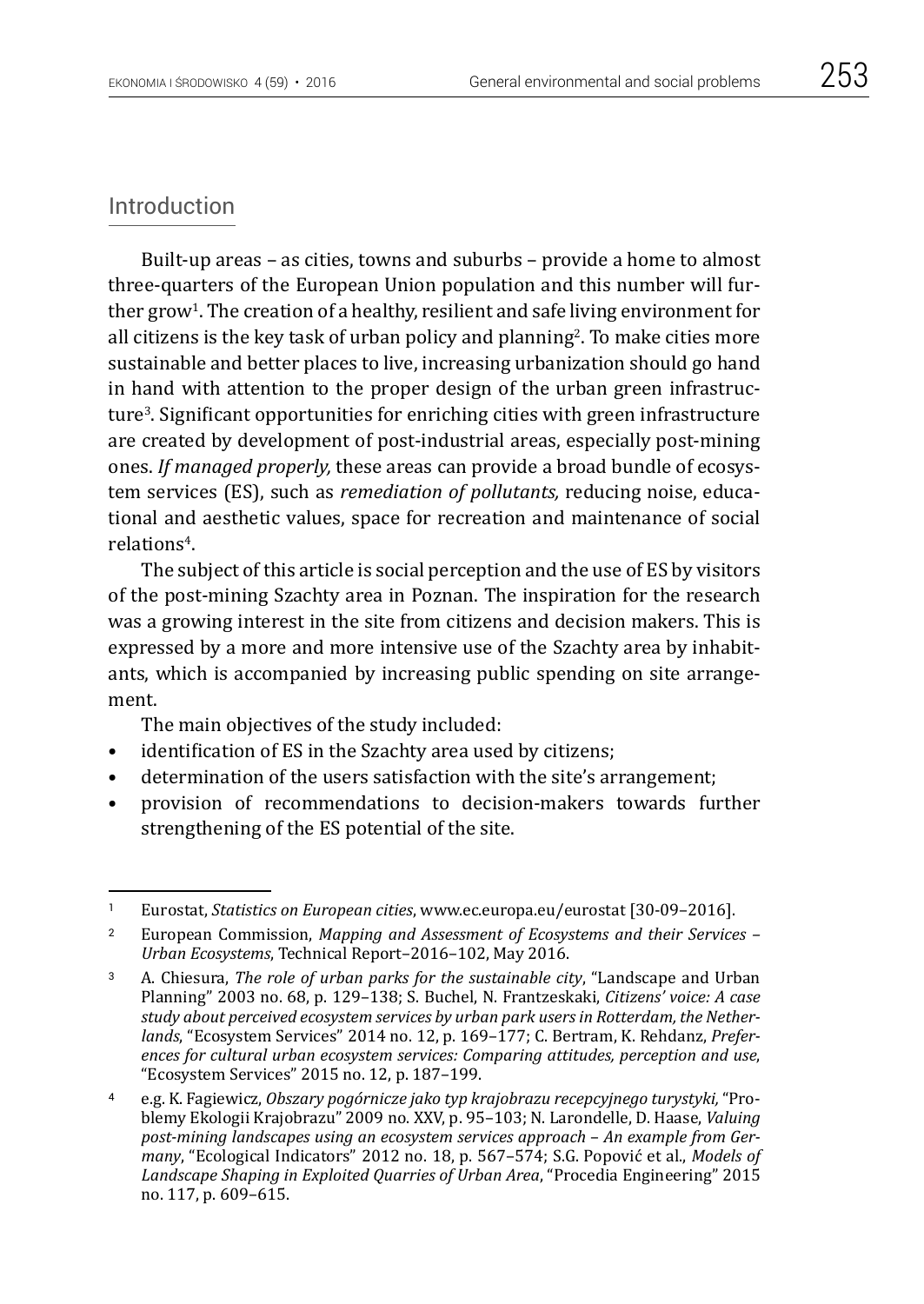# Study area

The study area (Szachty) covers 114.1 ha and nearly all of it (113.8 ha) is located in the southern and western part of the city of Poznan in the valley of the Junikowo Stream (figure 1). A small fragment of the study area (0.3 ha) is situated within the boundaries of the town of Lubon. In Poznan, the study area is located within the boundaries of the Fabianowo-Kotowo, Świerczewo and Górczyn housing estates.



Figure 1. The location of the study area

The name Szachty comes from the German language in which the word "der Schacht" means "a shaft". For over 100 years – from the 1830s to the end of the 1960s and the beginning of the 1970s – the extraction of ceramic materials, especially varved clays and tills, occurred<sup>5</sup>. Traces of former mining activities, determine the contemporary landscape of Szachty. Former clay pits, which have become filled with rainwater and ground water, are an

<sup>5</sup> I. Markuszewska, *Funkcjonowanie oraz zagospodarowanie obszarów poprzemysłowych związanych z eksploatacją surowców ilastych ceramiki budowlanej*, "Krajobrazy Przemysłowe i Poeksploatacyjne" 2007 no. 6, p. 115–125.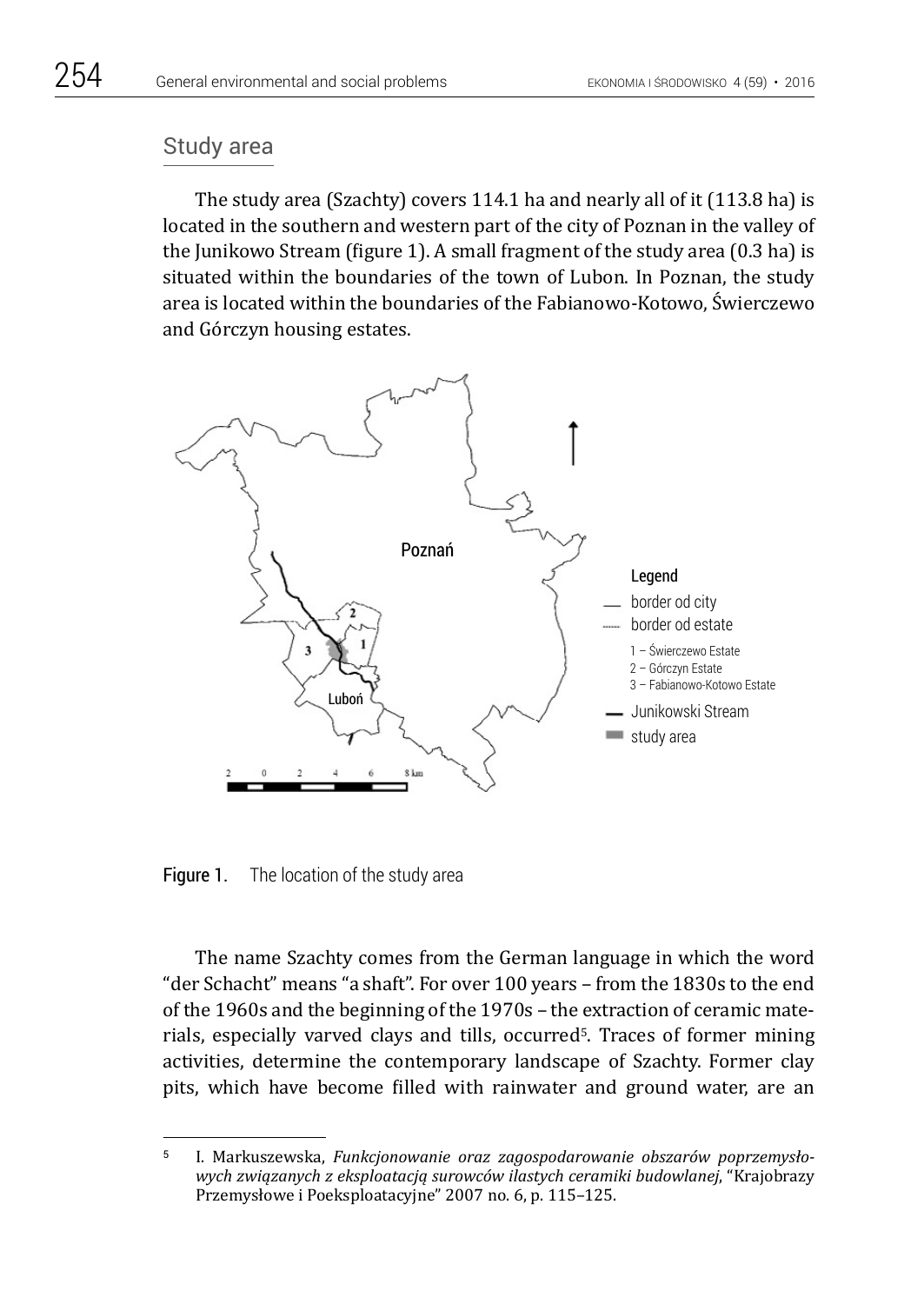important element of the land cover<sup>6</sup>. After the discontinuation of aggregate mining, the Szachty area was not subjected to reclamation actions. Instead, the natural succession of vegetation occurred here. The renaturalization process led to positive landscape changes, which are reflected by a mosaic of bodies of water, wetlands, grass vegetation and trees.

At present, the study area is a significant element of the green infrastructure in Poznan, which is one of five green wedges formed in river valleys<sup>7</sup>. It is mostly the city's inhabitants that cause changes in the landscape, as the Szachty area is for them a place where various forms of open-air rest and recreation are undertaken.

#### Methods

In order to achieve the adopted objectives, we conducted an online survey using local websites that gather the users of the Szachty area<sup>8</sup>. Studies on ES using surveys were conducted by numerous researchers9. Survey studies using the Internet are more and more popular due to their advantages such as easy distribution and completion of the questionnaire and lower costs $10$ .

The survey was conducted from December 16th through 31st, 2015 and responses were obtained from 204 respondents. The survey covered the social and economic characteristics of respondents, the reasons why they visit the Szachty area, the ES used and the degree of satisfaction with the current site arrangement. While ordering the ES of Szachty identified by citizens, we used the Common International Classification of Ecosystem Services (CICES version 4.311). The selection of CICES resulted from its coherence with

<sup>8</sup> www.facebook.com/szachty; www.swierczewo.poznan.pl [20–10–2016].

<sup>9</sup> A. Chiesura, op. cit.; P. Lupa, *Ecosystems' local recreational services valuation. Krajenka municipality case study*, "Ekonomia i Środowisko" 2012 no. 2(42), p. 209–222; S. Buchel, N. Frantzeskaki, op. cit.; C. Bertram, K. Rehdanz, op. cit.

<sup>10</sup> D. Nulty, *The adequacy of response rates to online and paper surveys: what can be done?,* "Assessment & Evaluation in Higher Education" 2008 no. 33, p. 301–314; L. Peña, I. Casado-Arzuaga, M. Onaindia, *Mapping recreation supply and demand using an ecological and a social evaluation approach*, "Ecosystem services" 2015 no. 13, p. 108–118; S. Willcock et al., *Do ecosystem service maps and models meet stakeholders' needs? A preliminary survey across sub-Saharan Africa*, "Ecosystem Services" 2016 no. 18, p. 110–117.

<sup>6</sup> I. Matuszyńska, *Zmiany użytkowania tereny jako element transformacji środowiska przyrodniczego na obszarze wybranych zlewni Poznania i jego strefy podmiejskiej*, Poznań 2001.

<sup>7</sup> L. Poniży, *Tereny zieleni na obszarze miasta Poznania,* in: I. Piotrowska, M. Cichoń (eds) *Człowiek w krajobrazie miasta Poznania*, Poznań 2010.

<sup>11</sup> European Environmental Agency, *Common International Classification of Ecosystem Services v. 4.3*, www.cices.eu [30-09–2016].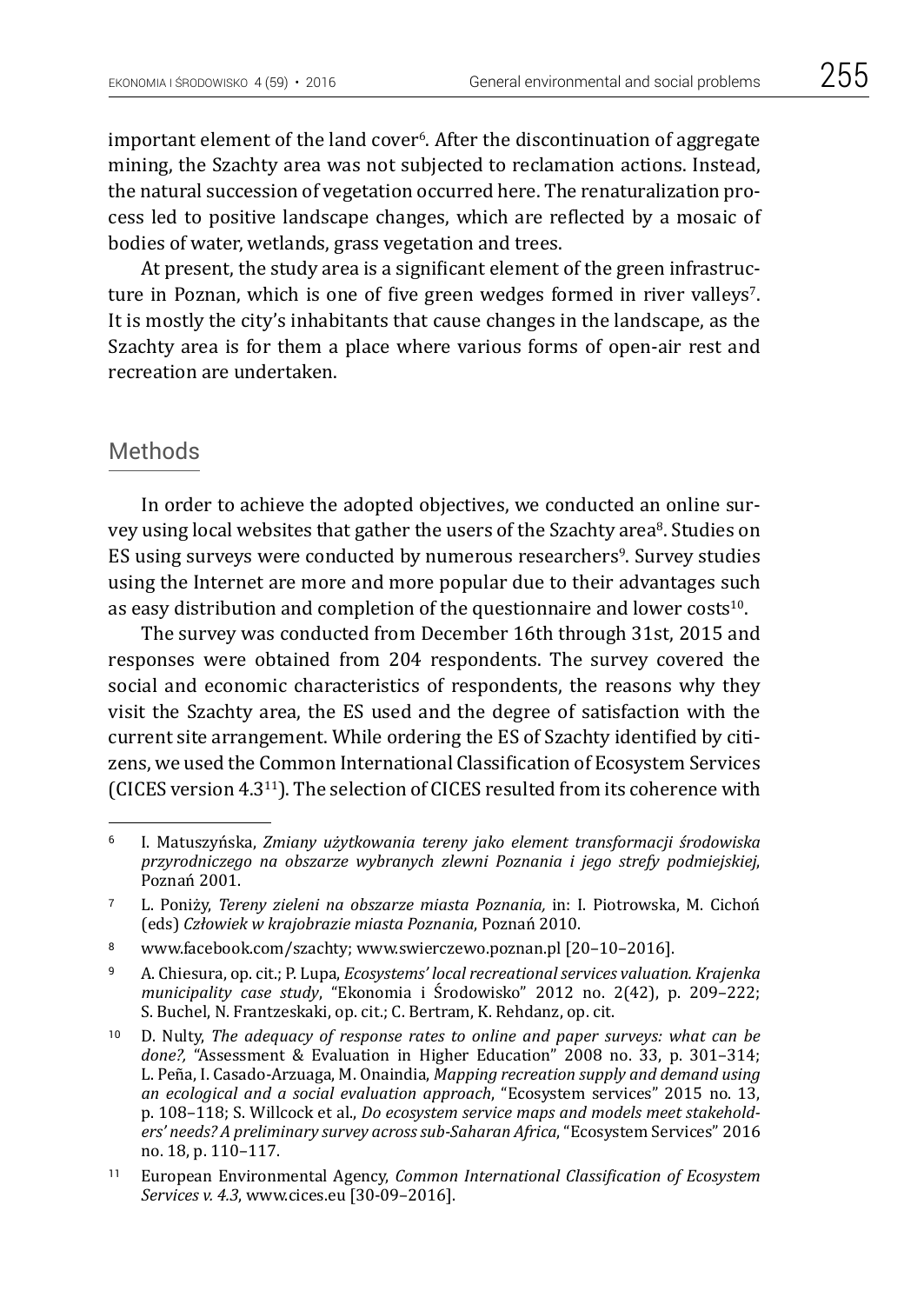recognized categorizations and concepts and the possibility of making future comparisons with results from other EU member states.

# **Results**

#### Profile of the respondents

204 respondents took part in the study – 111 men and 93 women. With regard to age groups, persons aged 18–29 were the most numerous (89 respondents), and next were those aged 29–45 (68 respondents). Over a half of the respondents taking part in the study declared higher education (108 persons) and a further 70 respondents – secondary education (figure 2).

There are no data that would make it possible to assess the representativeness of the sample. The lower number of elderly respondents undoubtedly results from the fact that it is the age that most strongly determines the online presence and digital exclusion*.* D*espite that fact,* two-thirds of adult Poles regularly use the Internet (i.e. at least once a week)<sup>12</sup>. For this reason, in the authors' opinion, the research conducted can be treated as a source of precious information about social perception and the use of ES in the study area.



**Figure 2.** The structure of respondents according to the sex, age and education

<sup>12</sup> Centrum Badania Opinii Społecznej, *Internauci 2015*, www.cbos.pl [30-09–2016].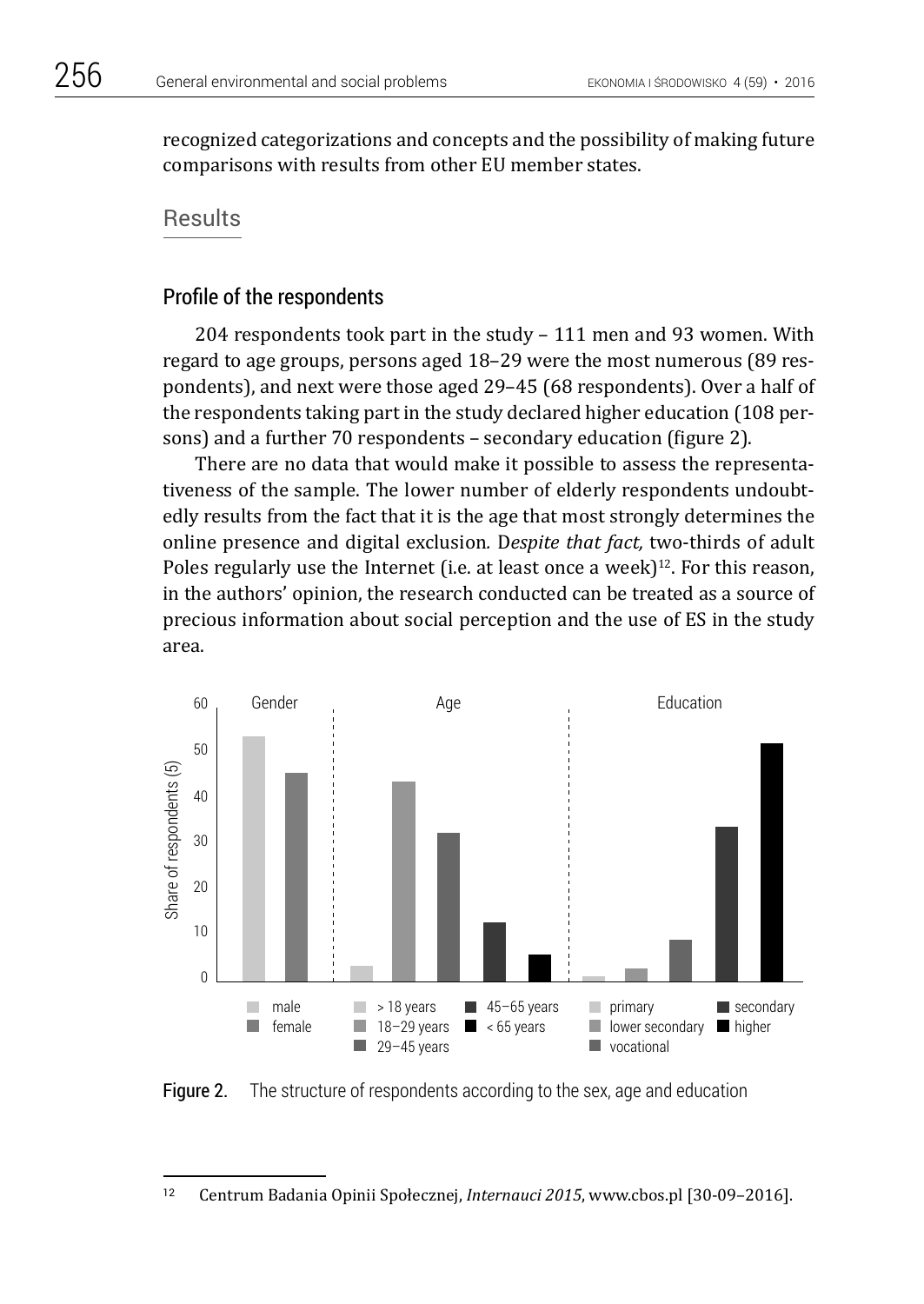#### Reasons for choosing the Szachty area as a place of recreation

As the reason for choosing the Szachty area as a place of rest and recreation, the respondents usually quoted proximity to the place of residence (180 persons). It should be noticed that a total of 28.3 thousand people live in Poznan housing estates that are directly adjacent to the study area, and the Szachty area itself is relatively easy to reach owing to a well-developed network of roads, including bike paths and the proximity of public transport stops.

Very important reasons for the users of the Szachty area include its wild plants and animals (154 responses), the presence of water (138 responses) and less polluted air as compared to the surrounding area (96 responses). These values result from renaturalization of the landscape, which occurred after the discontinuation of aggregate mining. The presence of small infrastructure objects facilitates the exploration of the ecosystem (96 responses). Every fourth respondent indicated the importance of actions promoting Szachty undertaken by the housing estate council for their choice, while every fifth respondent mentioned the absence of alternative places for rest and recreation in the neighborhood. Furthermore, 16 respondents indicated other reasons including semi-natural landscape, space for meeting family and friends, peace and quiet as well as the sentiment mostly related to spending one's time in the Szachty area in the past.

#### The ecosystem services used by users

Respondents were asked to provide information about the manner and frequency of using the services listed in the questionnaire. The authors used closed questions. The selection of services proposed in the questionnaire resulted from the previous field reconnaissance, pilot study, conversations with users, scientific discussions and analysis of relevant literature<sup>13</sup>.

The responses show that the respondents use two classes of provisioning services, one class of regulating services and four classes of cultural services. The frequency of using particular ES is varied (figure 3). With regard to provisioning services, the respondents most often declared that during their visits to the Szachty area they catch fish, pick herbs, flowers and fruits (54 persons). This activity is seasonal. Nearly all respondents (201 persons) notice regulating service connected with improving the quality of air. However, respondents observe varied forms of cultural services to the greatest extent. This is related to the fact that inhabitants of nearby areas use Szachty as a place for rest and recreation. Respondents usually declared engaging in activities such as walking, socializing, admiring the landscape, observing

<sup>13</sup> e.g. A. Chiesura, op. cit.; S. Buchel, N. Frantzeskaki, op. cit.; C. Bertam, K. Rehdanz, op. cit.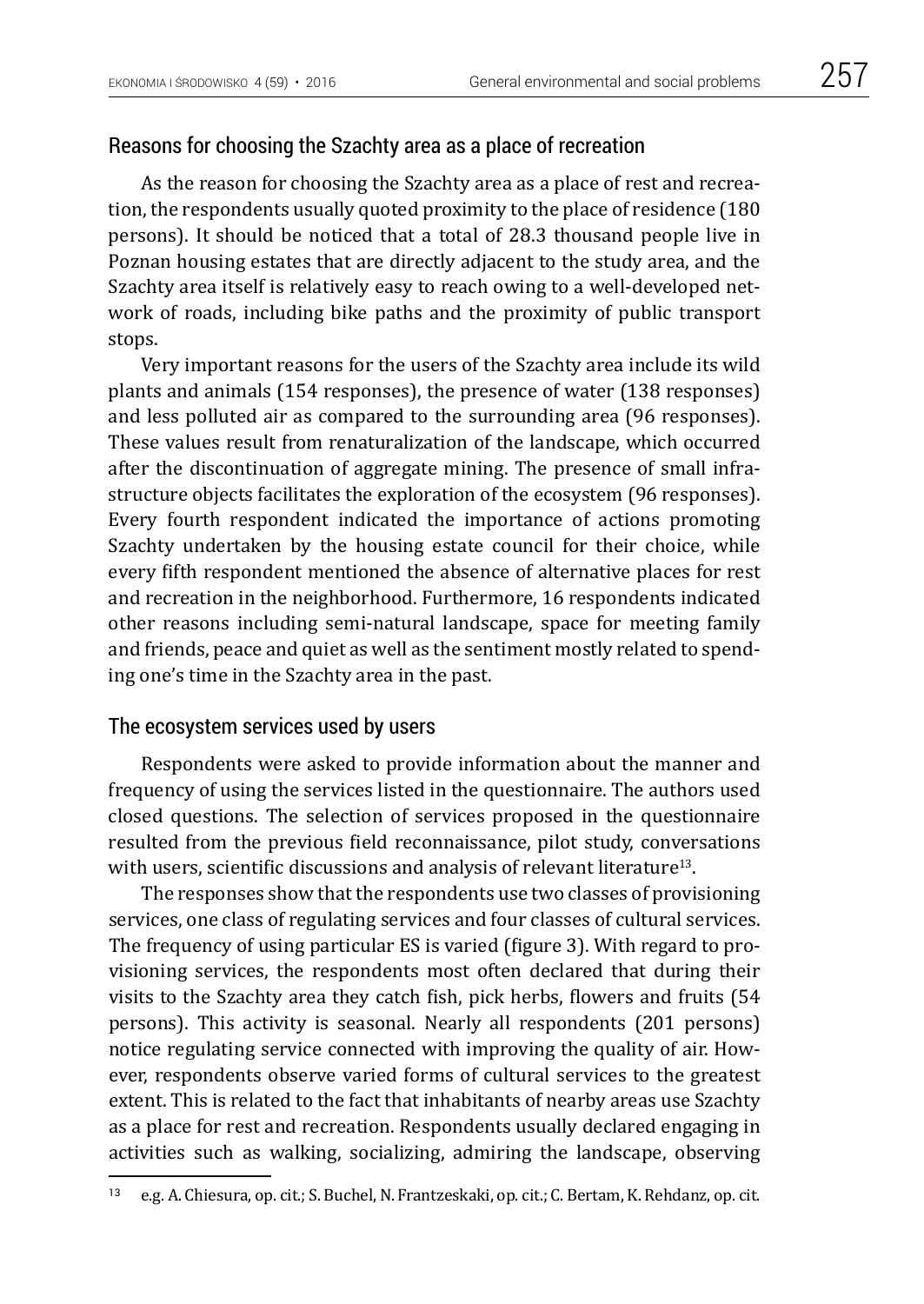nature, drawing inspiration from nature, photographing, doing sports (e.g. cycling, jogging). From among cultural services, users more rarely undertook those that require certain infrastructures (e.g. barbecue, making a campfire) or pertain to activities undertaken by a specific group of users (e.g. recreational angling).



Figure 3. Ecosystem services of Szachty perceived by respondents

# The range of impact of ecosystem services

The questionnaire contained a question about the place of residence of the respondents, assuming that it will indicate the range of impact of the identified ES.

The data concerning the distance of the respondents' place residents from the Szachty area is presented in figure 4. Nearly ¾ of the respondents live at a distance that is no more than 1 kilometre from the research area. In total, slightly more than 90% cover the distance of 3 kilometres or less to reach the Szachty area. Slightly over 95% of the respondents live in areas situated at a distance of 5 kilometres or less from the study area.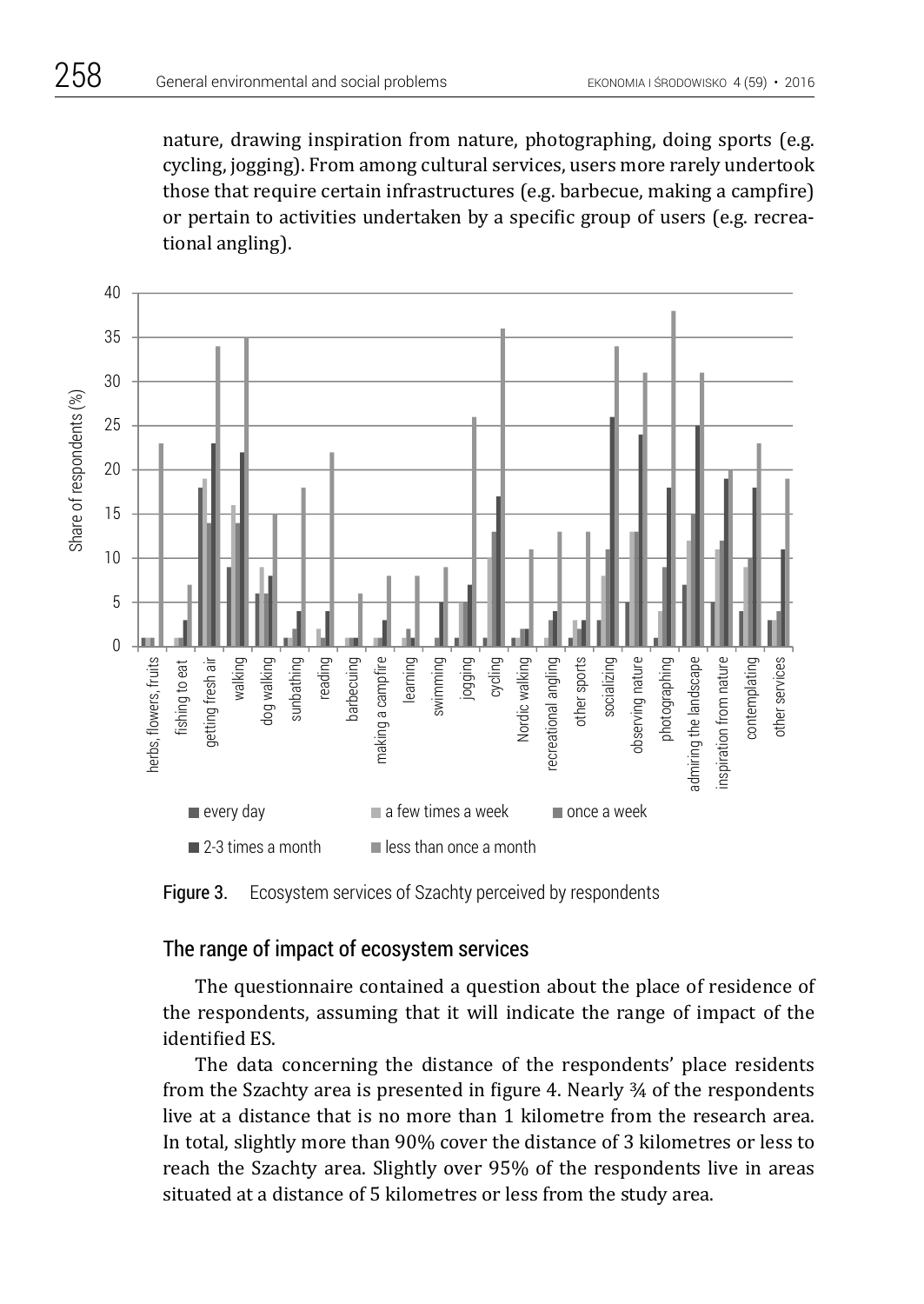The results presented show that the Szachty area provides ES mostly on a local scale. Szachty users mostly reside in the southeastern part of Poznan, especially in the following housing estates: Świerczewo, Górczyn, Fabianowo-Kotowo, Grunwald Południe, Wilda and Zielony Dębiec (in total 137 respondents). The local range of impact of the Szachty services results from its small surface area, its peripheral location in the city and also the availability of other green areas, which are attractive for other inhabitants of Poznan, and its surrounding areas.



Figure 4. Distance from the place of residence of respondents to Szachty area

# Current site's arrangement in the eyes of users

Ecosystem services do not flow directly from ecosystems to human well-being – their production takes place through interactions between the natural capital and the built environment (built capital)<sup>14</sup>. The existing infrastructure makes it possible to use ecosystems and thus draw benefits from them. In the presented research, respondents were asked to assign a positive, negative or neutral mark to the elements of the Szachty area development that have been created so far. The results show how highly the respondents value elements of small architecture such as waste bins, benches, signposts,

<sup>14</sup> R. Constanza et al. *Changes in the Global Value of Ecosystem Services*, "Global Environ. Change" 2014 no. 26, p. 152–158.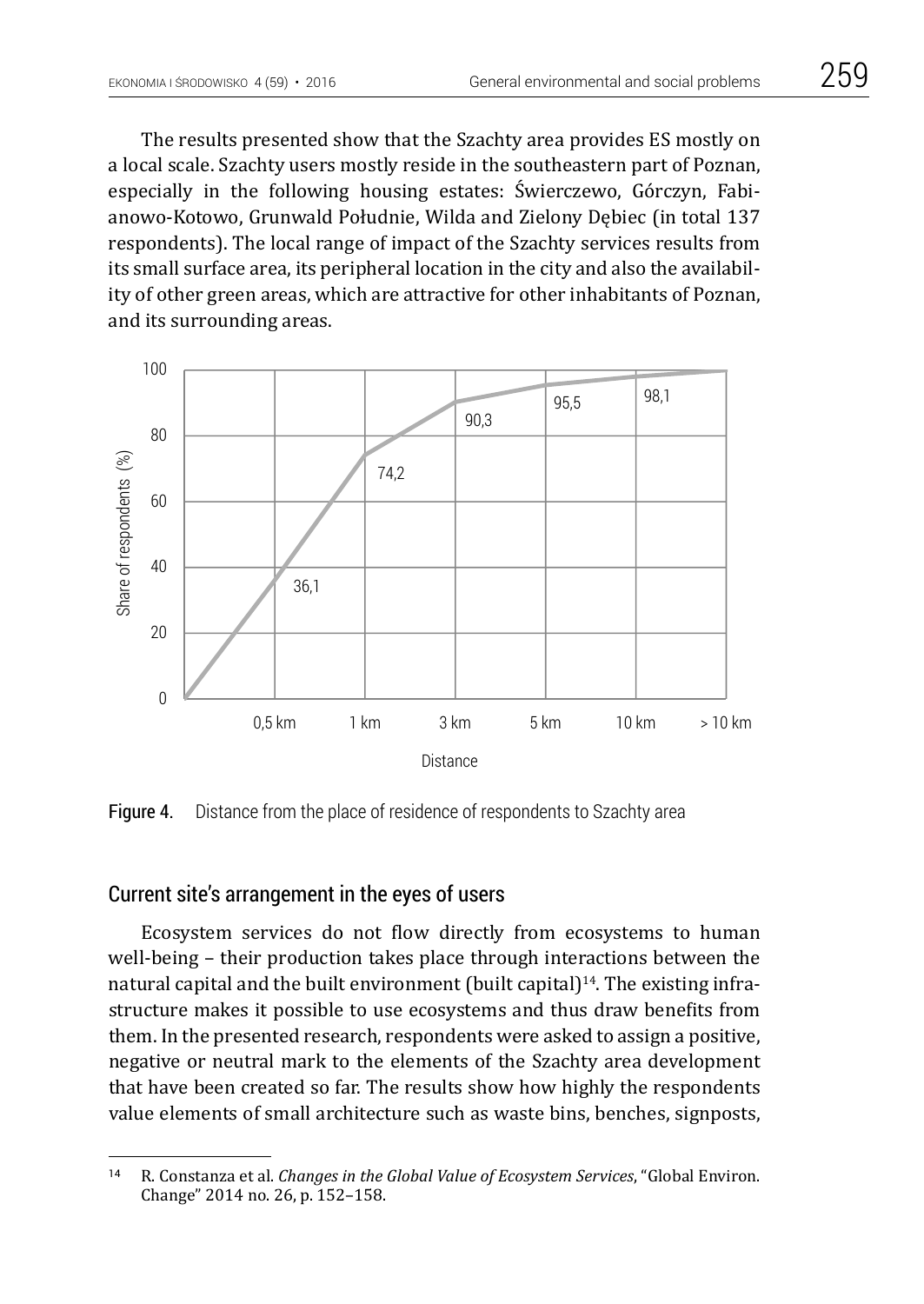paths (figure 5). Users attach less importance to investments enhancing regulating services, which include the construction of culverts between ponds. The lowest number of respondents marks positively the creation of a skatepark in the former brickyard and a private fishing ground at Nowakowski Pond. In the authors' opinion, this results from the fact that these last undertakings are targeted at a relatively narrow group of users.



Figure 5. The percentage of positive marks for particular elements of the Szachty area development

# **Conclusions**

The study shows that users of the Szachty area in Poznan perceive and use mainly cultural ES. Consequently, citizens appreciate these *elements of site arrangement,* which improve the place of rest and recreation. In turn, *less attention is paid* to investments enhancing the regulating services. The results allow us to provide recommendations to decision-makers towards further strengthening of the ES potential of the area. Fulfilling the demand for cultural ES should be addressed in the site's management. However, the enhancement of cultural ES could weaken the ecological benefits provided by the Szachty area; at present, regulating ES are overlooked by users. Therefore, *according to the authors,* the strengthening of the cultural ES should be accompanied by the safeguarding of regulating ES, both at the planning and project implementation stages. In particular, we recommend the implemen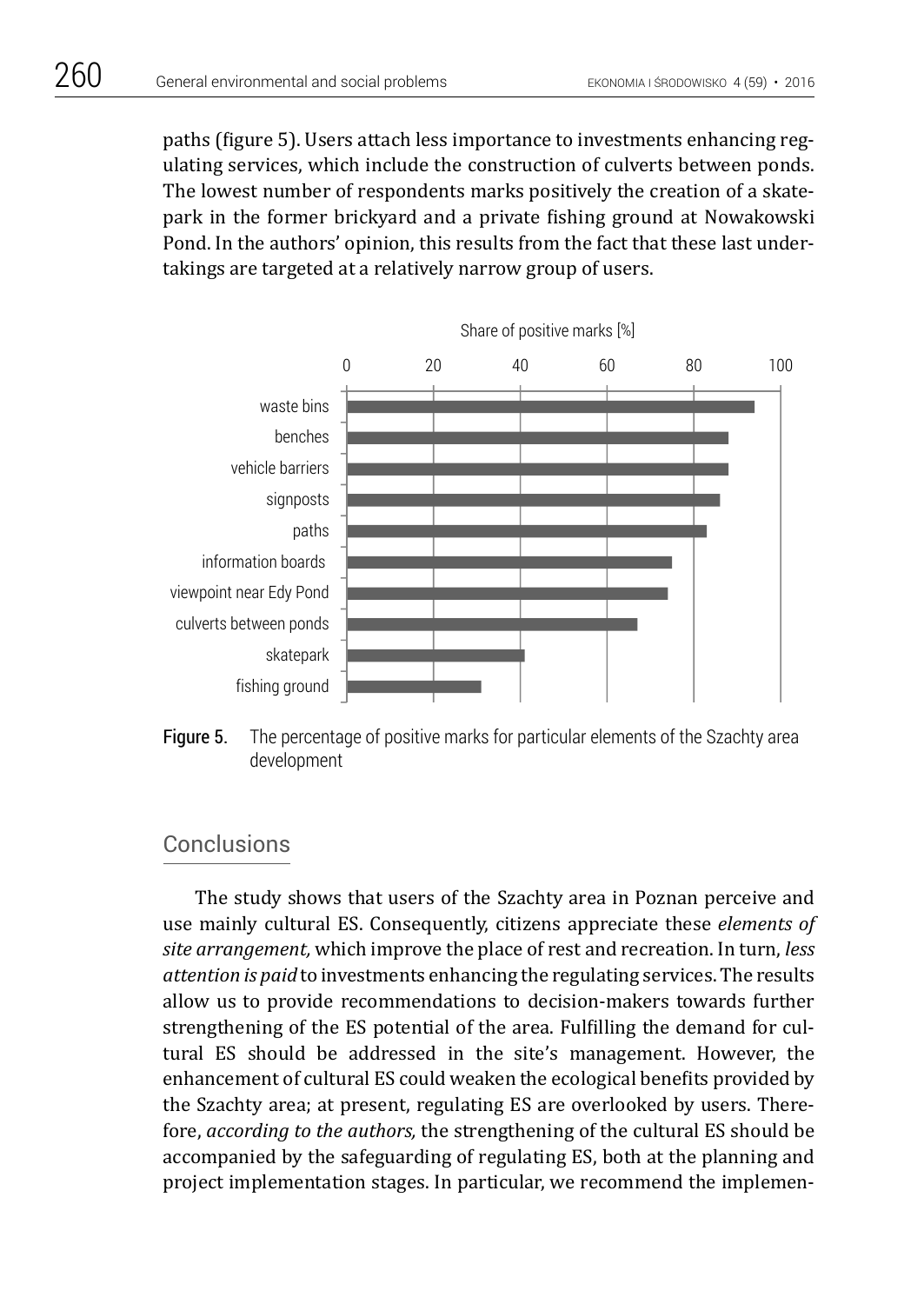tation of tasks that enhance cultural services, but do not weaken regulating services (e.g. keeping the area clean on an ongoing basis, trimming trees, protecting the places of entry to Szachty against the entry of cars). With regard to tasks that enhance cultural services, and at the same time weaken regulating services, one must guarantee protection of the site's potential to provide the latter. For example, the construction of pedestrian and cycling paths or an observation tower should be accompanied with the care to maintain services such as life-cycle maintenance, habitat and gene pool protection, *mediation of pollutants.* We also recommend implementation of tasks that directly enhance regulating services. J. Borysiak & J. Markiewicz  $(2005)^{15}$  and A. Kaniecki (1995)16 drew attention to the necessity of reclamation of some ponds to regulate the trophy and eliminated the internal burden. It is also necessary to protect hydrotechnical devices that regulate the level of water in ponds. Last, but not least, strengthening of the cultural ES should be accompanied with education, which would increase the perception of ecological benefits from this area. The construction of educational paths will make it possible to inform users about regulating services provided by urban green infrastructure. Moreover, the organization of classes in Szachty by local schools and other educational institutions may play an important educational role.

#### The contribution of the authors in the article:

Małgorzata Stępniewska, Ph.D – 60% Dawid Abramowicz, M.Sc – 40%

#### Literature

- Bertram C., Rehdanz K., *Preferences for cultural urban ecosystem services: Comparing attitudes, perception and use*, "Ecosystem Services" 2015 no. 12, p. 187–199
- Borysiak J., Markiewicz J. (eds), *Weryfikacja granic terenów cennych przyrodniczo byłych użytków ekologicznych Kopanina I i Kopanina II w celu wyróżnienia terenów predysponowanych do objęcia ochroną, z uwzględnieniem wprowadzenia w ich sąsiedztwie (teren ZKO) funkcji sportowej*, Poznań 2005
- Buchel S., Frantzeskaki N., *Citizens' voice: A case study about perceived ecosystem services by urban park users in Rotterdam, the Netherlands*, "Ecosystem Services" 2014 no. 12, p. 169–177

Centrum Badania Opinii Społecznej, *Internauci 2015*, www.cbos.pl

<sup>15</sup> J. Borysiak, J. Markiewicz (eds), *Weryfikacja granic terenów cennych przyrodniczo – byłych użytków ekologicznych Kopanina I i Kopanina II w celu wyróżnienia terenów predysponowanych do objęcia ochroną, z uwzględnieniem wprowadzenia w ich sąsiedztwie (teren ZKO) funkcji sportowej*, Poznań 2005.

<sup>16</sup> A. Kaniecki, *Problem podpiętrzenia* wód w dolinie Strumienia *Junikowskiego,* in: A. Kaniecki (ed.), *Dorzecze Strumienia Junikowskiego. Stan obecny i perspektywy*, Poznań 1995.